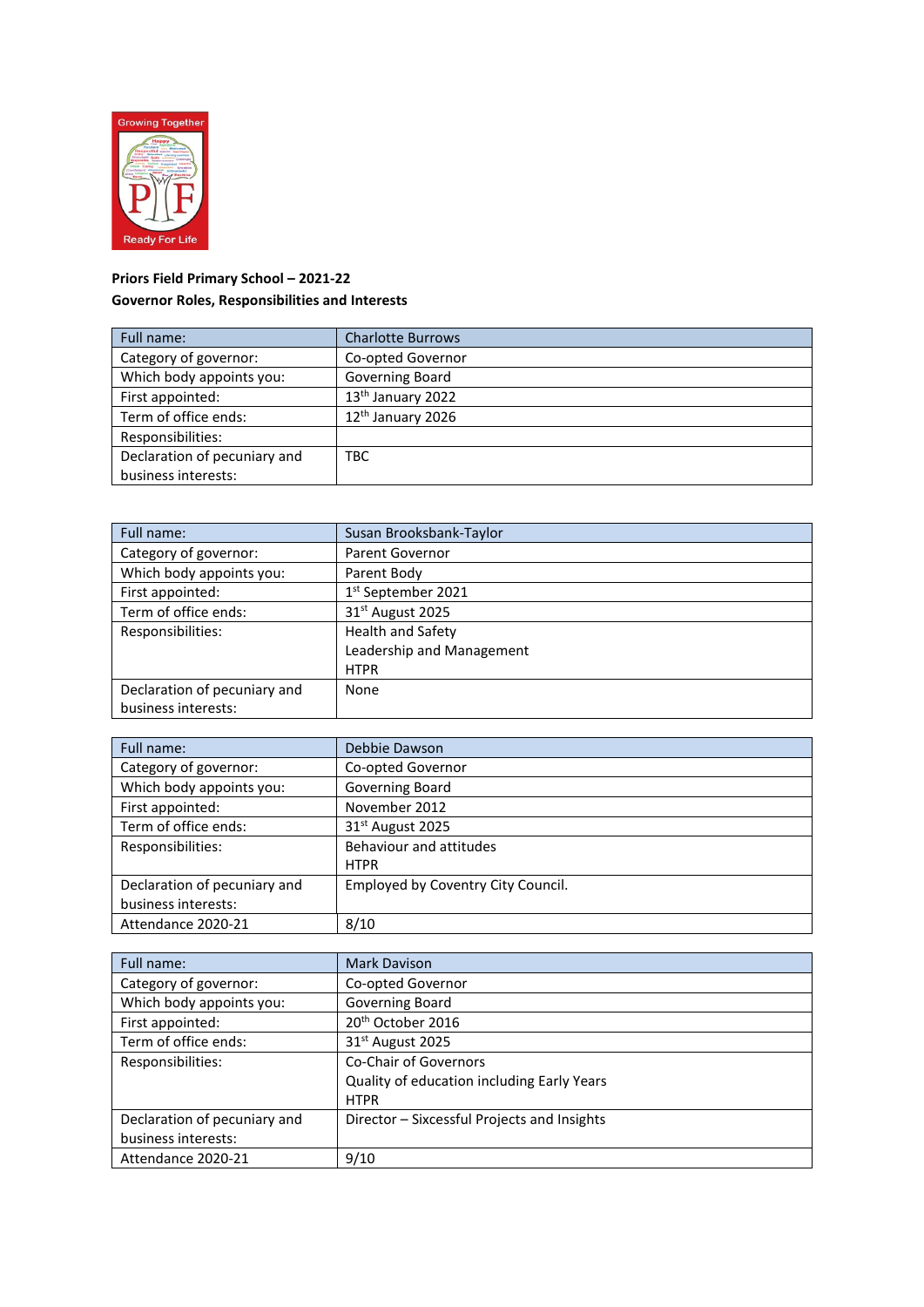| Full name:                   | <b>Stuart Greenwood</b>              |
|------------------------------|--------------------------------------|
| Category of governor:        | <b>Parent Governor</b>               |
| Which body appoints you:     | Parent Body                          |
| First appointed:             | 7 <sup>th</sup> March 2016           |
| Term of office ends:         | 31 <sup>st</sup> August 2025         |
| Responsibilities:            | Vice Chair of Governors              |
|                              | <b>SEND</b>                          |
|                              | Pay Committee                        |
| Declaration of pecuniary and | <b>Employed by Meggitt Aerospace</b> |
| business interests:          |                                      |
| Attendance 2020-21:          | 11/11                                |

| Full name:                   | Katie Gane                                 |
|------------------------------|--------------------------------------------|
| Category of governor:        | Ex-officio                                 |
| Which body appoints you:     |                                            |
| First appointed:             | September 2017                             |
| Term of office ends:         | N/A                                        |
| Declaration of pecuniary and | Headteacher at Priors Field Primary School |
| business interests:          |                                            |
| Attendance 2020-21:          | 11/11                                      |

| Full name:                   | <b>Ed Hartley</b>                                          |
|------------------------------|------------------------------------------------------------|
| Category of governor:        | <b>Parent Governor</b>                                     |
| Which body appoints you:     | Parent Body                                                |
| First appointed:             | 1st September 2021                                         |
| Term of office ends:         | 31 <sup>st</sup> August 2025                               |
| Responsibilities:            | Safeguarding                                               |
|                              | Personal Development                                       |
|                              | Pay Committee                                              |
|                              | Well-being                                                 |
| Declaration of pecuniary and | Employed by University Hospitals Coventry and Warwickshire |
| business interests:          |                                                            |

| Full name:                   | Sally Jacob                                                             |
|------------------------------|-------------------------------------------------------------------------|
| Category of governor:        | Co-opted Governor                                                       |
| Which body appoints you:     | Governing Board                                                         |
| First appointed:             | 16th January 2022                                                       |
| Term of office ends:         | 15 <sup>th</sup> January 2026                                           |
| Responsibilities:            | N/A                                                                     |
| Declaration of pecuniary and | Employed as a supply Teacher at Priors Field Primary School and Clinton |
| business interests:          | Primary School                                                          |
| Attendance:                  | N/A appointed 2018                                                      |
| Attendance 2020-21:          | 9/10                                                                    |

| Full name:                   | John Marsh                     |
|------------------------------|--------------------------------|
| Category of governor:        | <b>Staff Governor</b>          |
| Which body appoints you:     | Staff                          |
| First appointed:             | 1 <sup>st</sup> September 2021 |
| Term of office ends:         | 31 <sup>st</sup> August 2025   |
| Responsibilities:            |                                |
| Declaration of pecuniary and | None.                          |
| business interests:          |                                |